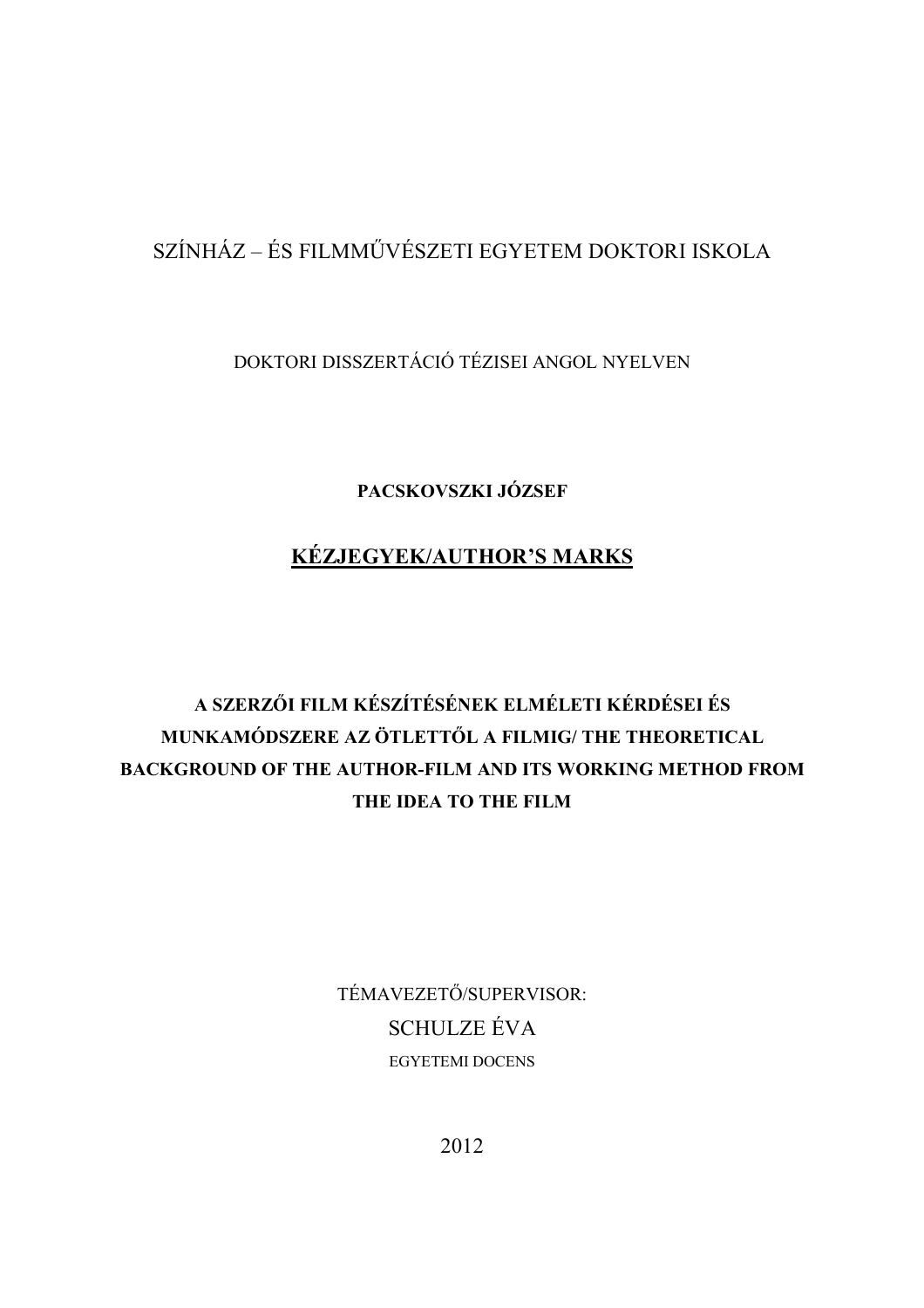## **Thesis summary**

In my doctoral thesis I attempted to describe the meaning of the *author- film* expression and its theoretical background. I tried to justify my ideas - mainly with historical film examples and the results of my filmmaking experiences.

Besides scientific accuracy, I felt it important to use a personal, intimate writing style reflecting on my feature films; because - I think - to share an active filmmaker's experience this way could be personal and interesting, and hopefully when the personal facts unite with the film's aesthetic surroundings this can lighten many problems.

Describing the meaning of the author-films expression I declared that the author-film is born by the urge of an author. That is a personal opinion, sourcing from the author's sense of justice. The reason to create that is to impact the people's way of thinking and affect emotions. It is the author's passionate truth-searching, and their way to get to know him- or herself, and to know the world.

I wrote about the difference between the author-film and the commercial films, and I have observed them overlapping. I think the territory where the two styles meet each other could be very important for the future of the cinema, because this is a complex style where the audience could meet an actual, well made and easily enjoyable film.

I analyzed how we could build up a story, and by observing the elements of that process we can realize how an "author-story" can be born. I observed the part of the film which is labelled art. The art of film is born with both rationalism and instinct, so we can not explain all of the steps by *ratio* even if the film shows itself to be deeply planned.

The film is a series of episodes passing by time. The combinations of "capturing time" and the unusual event are uncountable - based on the chosen story and the chosen style. Because of the individual choices we can realize different author's styles.

The Hungarian author-film has a special role in European film history - because of our location and history - and hopefully will also have such a role in the future. I emphasized some Hungarian authors whose works show us our historical past and fortify our identity. Observing many distinguished filmmakers, I highlight the work of three film directors. I feel them to be my masters. Analyzing their works I tried to lighten their author's characteristics. The professional carriers of István Szabó, Federico Fellini and Ingmar Berman are completely different, but the relation to the film is based on the same feeling: humanism.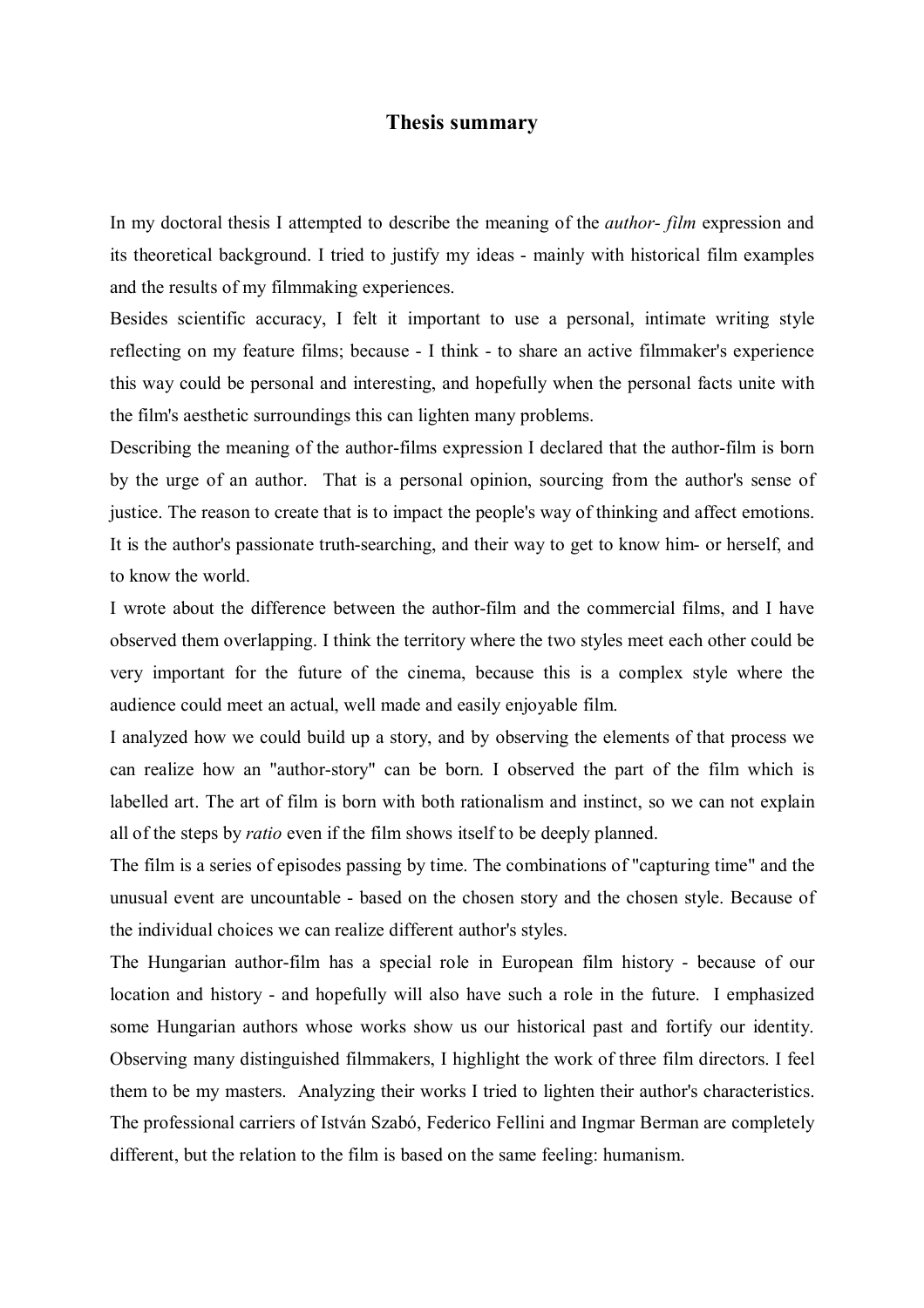Looking through the great scale of the author film styles I tried to prove that there are many ways to create a veritable and edifying composition. I analyzed the methods of Huszárik, Godard and Tarkovszkij and I have tried to get closer to those of their personal author's attributes which are aroused in our minds upon hearing their names.

I used the story-centric drama expression for the films mixing the elements of the author-films and commercial films. I chose successful examples.

In the second part of my doctoral thesis I observed the author-film from the point of view of the filmmaking process. There are so many traps in every step of film-making, but if the author knows his own wishes precisely and can decode his desired message, then hopefully he can herd his ideas and his chances in the direction of his goals. The goal could be just a feeling at the beginning of the creative process.

To teach film-making is not easy - there are some elements of the craft that can be taught, but to educate an artist is impossible. It can share experiences and show different ways. It can show a way of thinking, but we can not expect identification with that. All authors have a special individuality and a lecturer can be proud of himself if he could realize what aspect of the individual's talent needs to be honed.

Writing my doctoral thesis, I realized that the secrets of the working method of the well known directors and the unsuccessful directors' method are the same. The way how a director could be successful has been analyzed in many essays. One of the most important things is their talent and the second is the coverage capability. Until the end of the author-film there will be distinguished authors and important films. But, hopefully, there will be unimportant films for the film history, which at the same time are important for some spectators because these kinds of film can tell a story in an amusing way and they can give us some optimistic moments. Probably these authors won't get the best places on the pages of the book of film history, but their role is as important as the well known film director's role.

I tried to evaluate the contemporary author-film's (2011-12) tendency by observing thirty three features. My general assumption is that the films show us a seriously ill twenty-first century Europe. The stories are mostly based on the eternal dramatic conflicts of the human personality with a sad outcome, but sometimes a light spark can be found, which gives us small hope.